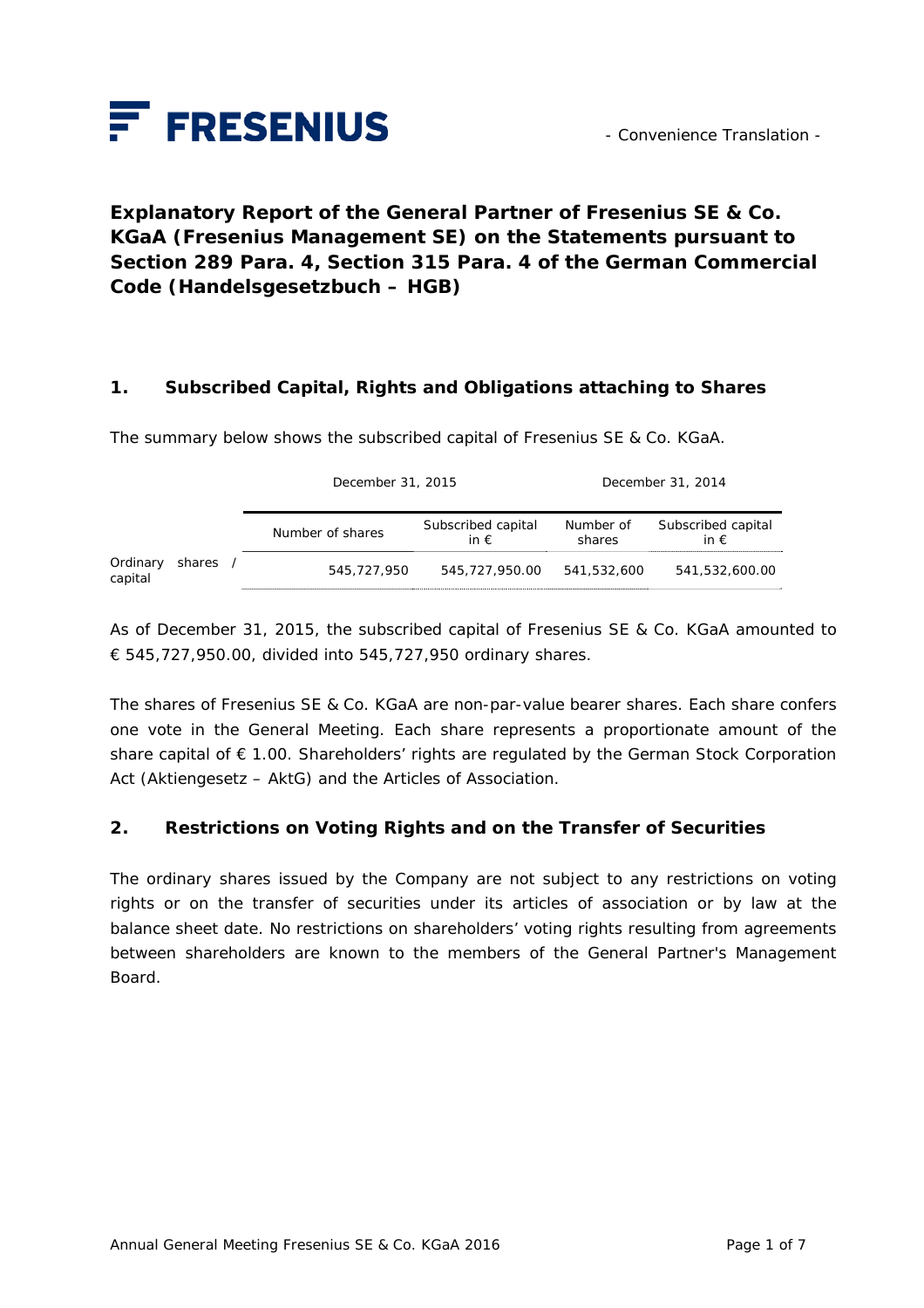## **3. Holdings relating to more than Ten Percent of Voting Rights**

The Else Kröner-Fresenius-Stiftung, being the largest shareholder, informed Fresenius SE & Co. KGaA on December 18, 2015 that it holds 144,695,094 ordinary shares of Fresenius SE & Co. KGaA. This corresponds to a voting interest of 26.51%. No other direct or indirect holdings in the Company's share capital that exceed 10% of the voting rights are known to the members of the General Partner's Management Board.

## **4. Securities carrying Special Rights granting Controlling Powers**

None of the shares issued by the Company carry special rights granting their holders any controlling powers.

## **5. How Rights Are Exercised on Shares under an Employee Share Scheme if not Directly by Employees**

No information is available on the exercise of voting rights on shares under an employee share scheme where the rights are not directly exercised by employees.

# **6. Legal Provisions and Provisions of the Articles of Association on the Appointment and Dismissal of the Management and on Amendments of the Articles of Association**

Pursuant to Article 7 para. 2 of the Articles of Association of Fresenius SE & Co. KGaA, the general partner is responsible for the management of Fresenius SE & Co. KGaA. Fresenius Management SE is the general partner to the Company. Pursuant to Article 6 para. 3 of the Articles of Association of Fresenius SE & Co. KGaA the general partner is excluded from the Company

 if and as soon as all shares in the general partner are no longer held directly or indirectly by a person holding more than 10 % of the share capital of the Company, directly or indirectly via a controlled enterprise within the meaning of Section 17 German Stock Corporation Act; this will not apply if and when all shares in the general partner are held directly or indirectly by the Company; or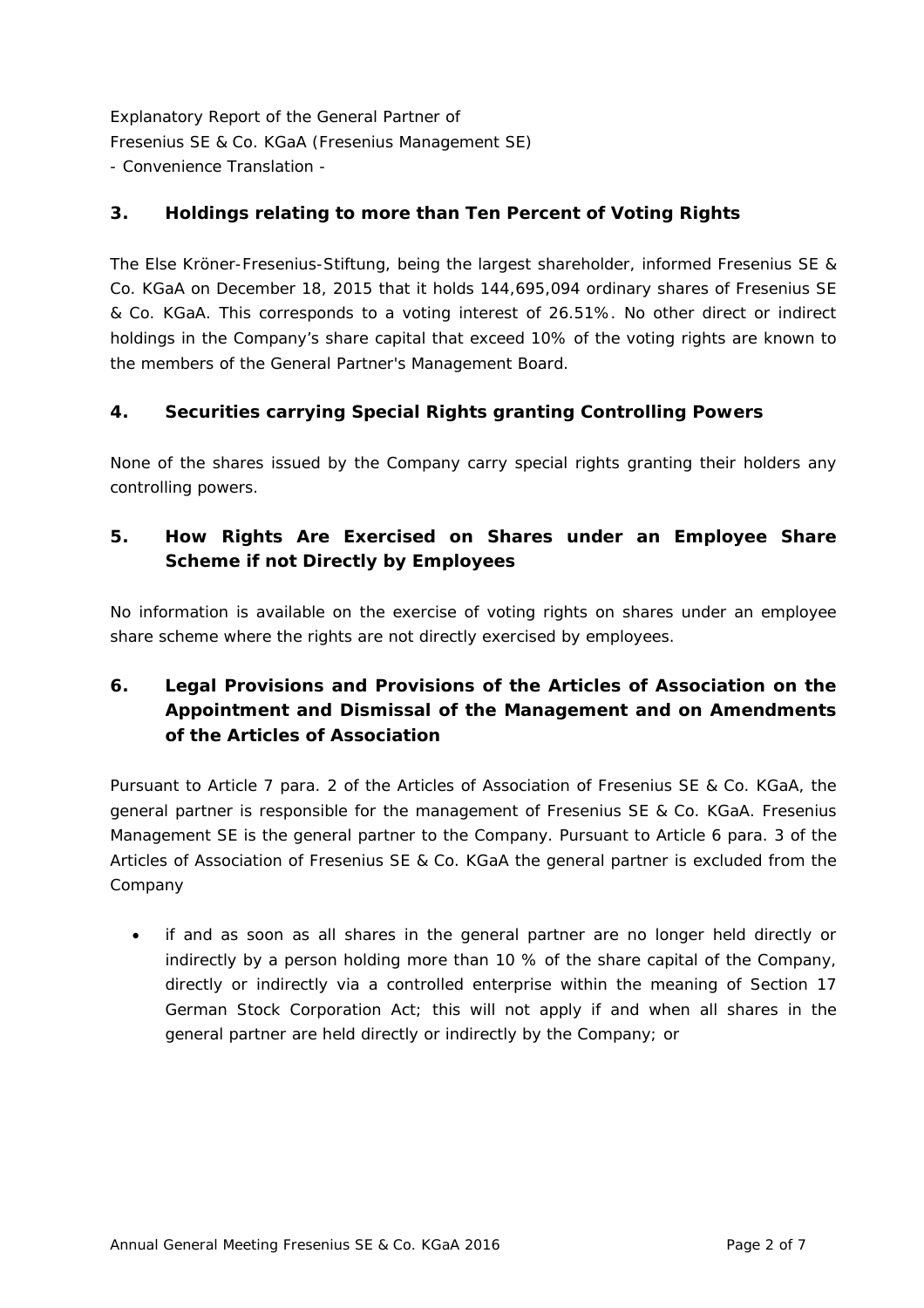if the shares in the general partner are acquired by a person who does not, within twelve months after such acquisition takes effect, submit a takeover bid or a compulsory bid to the shareholders of the Company pursuant to the rules of the German Securities Acquisition and Takeover Act (WpÜG) according to the following stipulations. The consideration offered to the other shareholders must take account of a payment made by the acquirer to the holder of the shares in the general partner for the acquisition of the shares in the general partner and the Company in excess of the sum of the general partner's equity and of the average stock exchange price of the shares in the Company being acquired, during the last five stock exchange trading days before the day of the conclusion of the agreement on the acquisition of the shares in the general partner.

The other statutory grounds for withdrawal of the general partner remain unaffected.

The appointment and the replacement of members of the Management Board of the general partner are governed by the legal provisions in Article 39 Council Regulation (EC) No. 2157/2001 of 8 October 2001 on the Statute for a European Company (SE) (SE Regulation), Section 16 SE Implementation Act (SEAG) and Sections 84, 85 of the German Stock Corporation Act as well as Article 7 para. 1, 2 of the Articles of Association of Fresenius Management SE. The members of the Management Board are appointed and dismissed by the Supervisory Board of the general partner, Fresenius Management SE. The Articles of Association of Fresenius Management SE permit that deputy members of the management board are appointed. The members of the Management Board are appointed for a maximum of five years. They may be reappointed.

The Supervisory Board may revoke the appointment of a member of the Management Board for cause. Causes are, in particular, a gross breach of the Management Board member's duties and a vote of no confidence by the General Meeting.

Changes to the Articles of Association are made in accordance with Section 278 Para. 3, Section 179 of the German Stock Corporation Act and Article 17 para. 3 of the Articles of Association of Fresenius SE & Co. KGaA. According to Section 285 Para. 2 Sentence 1 of the German Stock Corporation Act, amendments to the Articles of Association require the consent of the general partner.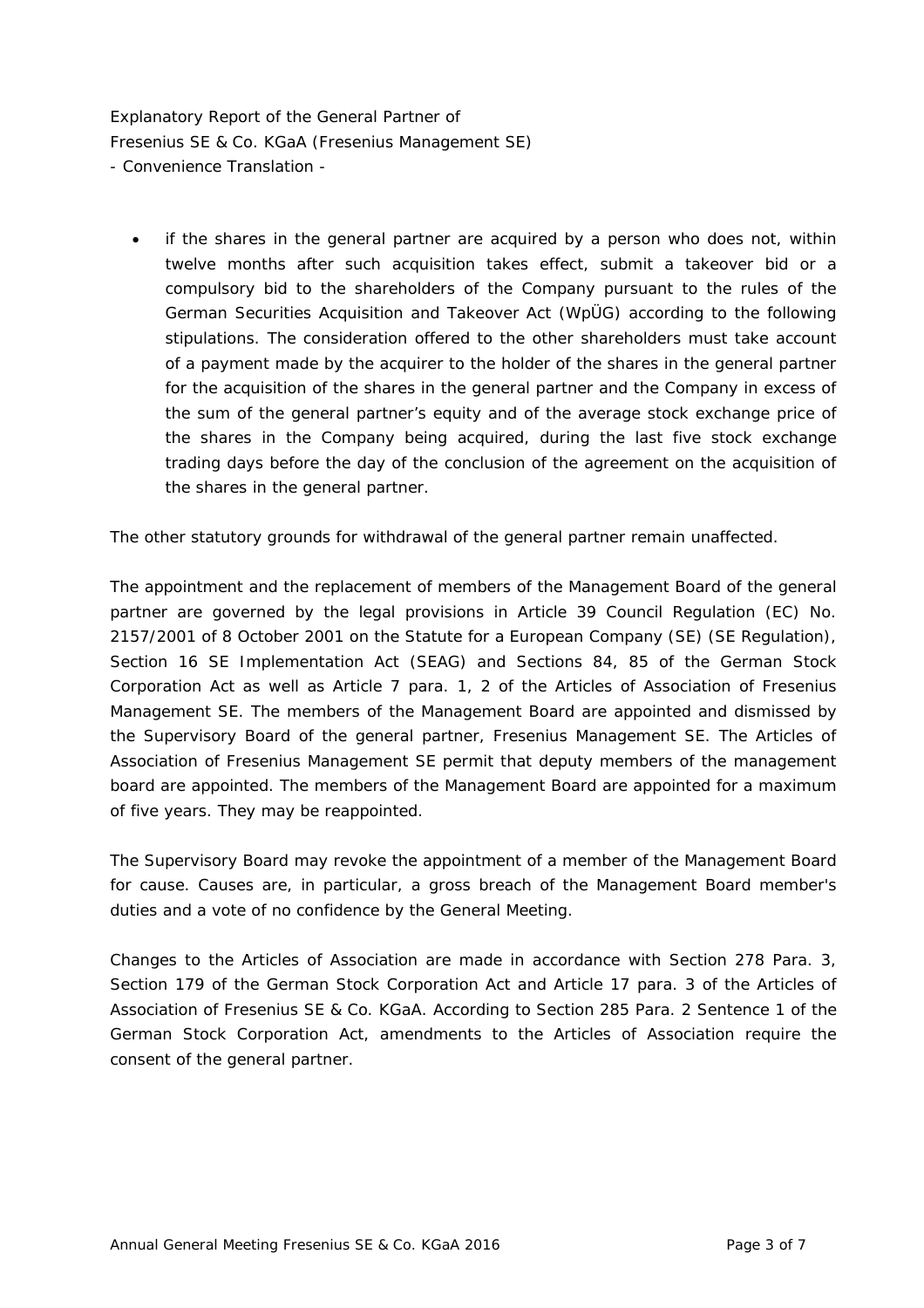## **7. Powers of the General Partner to Issue and Buy Back Shares**

By resolution of the Annual General Meeting, Fresenius Management SE, as general partner, is authorized, subject to the consent of the Supervisory Board of Fresenius SE & Co. KGaA:

 to increase the subscribed capital of Fresenius SE & Co. KGaA by a total amount of up to € 120,960,000.00 until May 15, 2019, through a single or multiple issuance of new bearer ordinary shares against cash contributions and / or contributions in kind (Authorized Capital I). Shareholders' pre-emptive rights of subscription can be excluded.

In addition, there are the following conditional capitals in the context of stock options plans, adjusted for stock options that have been exercised in the meantime:

- The subscribed capital is conditionally increased by up to  $\epsilon$  5,261,987.00 through the issuance of new bearer ordinary shares (Conditional Capital I). The conditional capital increase will only be executed to the extent that convertible bonds for ordinary shares have been issued under the 2003 Stock Option Plan and the holders of these convertible bonds exercise their conversion rights.
- The subscribed capital is conditionally increased by up to  $\epsilon$  7.216,907.00 through the issuance of new bearer ordinary shares (Conditional Capital II). The conditional capital increase will only be executed to the extent that subscription rights have been or will be issued under the 2008 Stock Option Plan, the holders of these subscription rights exercise their rights, and the Company does not use its own treasury shares to service the subscription rights or does not exercise its right to make payment in cash, whereby the granting of subscription rights to the Management Board of the general partner, and their settlement, shall be solely and exclusively the responsibility of its Supervisory Board.
- The share capital of the Company is conditionally increased by up to Euro 25,200,000.00 by the issuance of up to 25,200,000.00 new ordinary bearer shares (Conditional Capital IV). The conditional capital increase will only be implemented to the extent that subscription rights have been or will be issued in accordance with the Stock Option Program 2013, the holders of subscription rights exercise their rights and the Company does not grant treasury shares to satisfy the subscription rights, whereas the General Partner's Supervisory Board shall be exclusively competent regarding the granting and settlement of subscription rights to members of the General Partner's Management Board.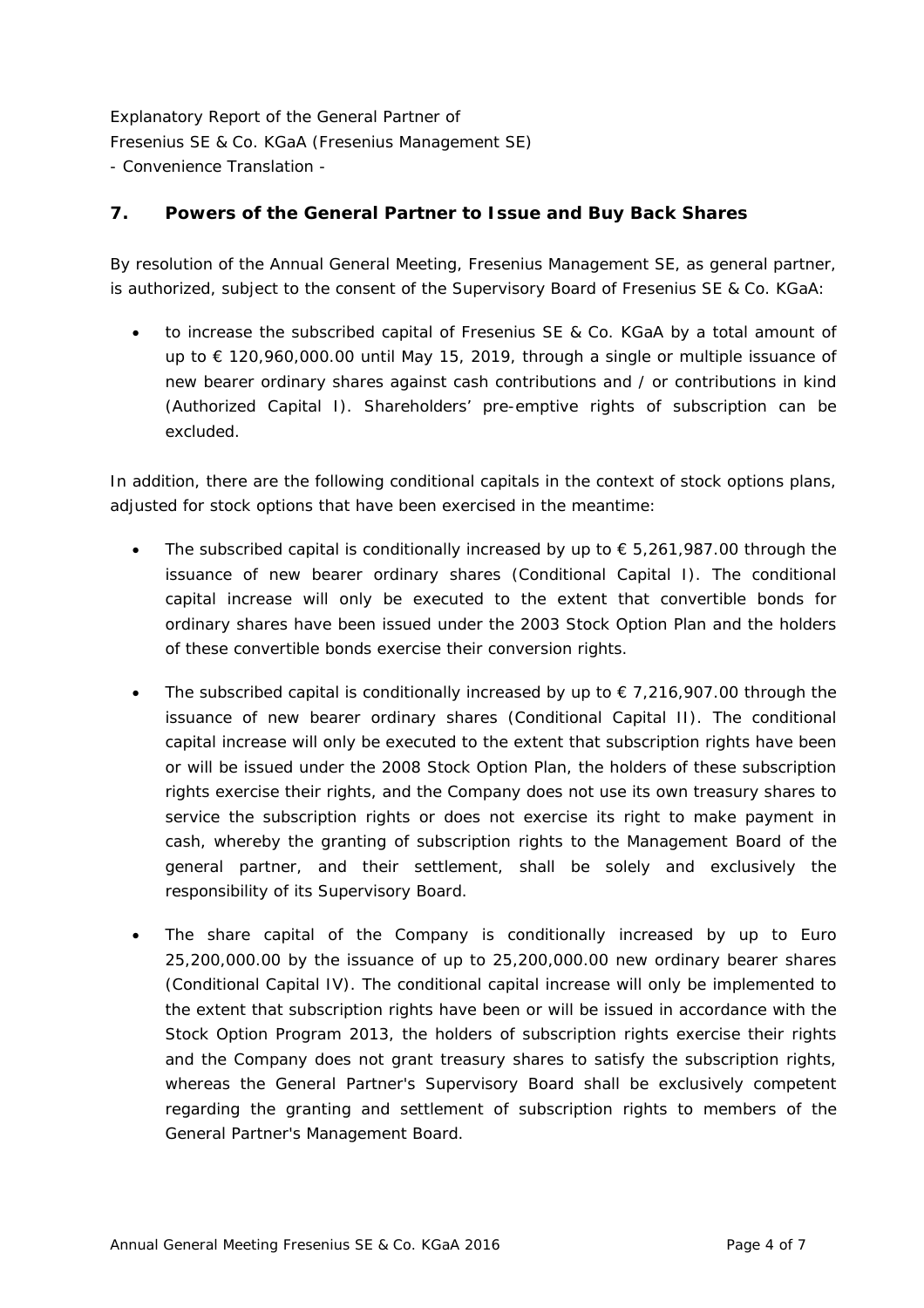Finally, there is the following conditional capital in the context of convertible bonds and / or option bonds which have been issued based on the authorization of the general partner by the Annual General Meeting:

The subscribed capital is conditionally increased by up to  $\epsilon$  48,971,202.00 through the issuance of new bearer ordinary shares (Conditional Capital III). The conditional capital increase shall only be implemented to the extent that the holders of convertible bonds issued for cash or of warrants from option bonds issued for cash which have been issued based on the authorization of the general partner by the Annual General Meeting on May 16, 2014 by Fresenius SE & Co. KGaA or by a group company until May 15, 2019 - exercise their conversion or option rights and as long as no other forms of settlement are used.

The Annual General Meeting authorized the Company to purchase and use its own shares up to a maximum amount of 10% of the capital stock until May 15, 2019, of which a maximum amount of up to 5% of the capital stock may be purchased using equity derivatives. Shareholders' pre-emptive rights of subscription can be excluded. As of December 31, 2015, the Company had not utilized this authorization.

The agenda for the Annual General Meeting on May 13, 2016 does not include resolutions affecting capital measures or the authorization to purchase own shares.

# **8. Significant Agreements Conditional upon a Change of Control Following a Takeover Bid**

Under certain circumstances, a change of control as the result of a takeover bid could impact some of our long-term financing agreements embodying change of control provisions. These provisions are customary change of control clauses that grant creditors the right of premature call in the event of a change of control. However, the right of premature call usually only becomes effective if the change of control is followed by a downgrading of the Company's rating.

There are no other significant agreements between Fresenius SE & Co. KGaA and other persons that are conditional upon a change of control following a takeover bid.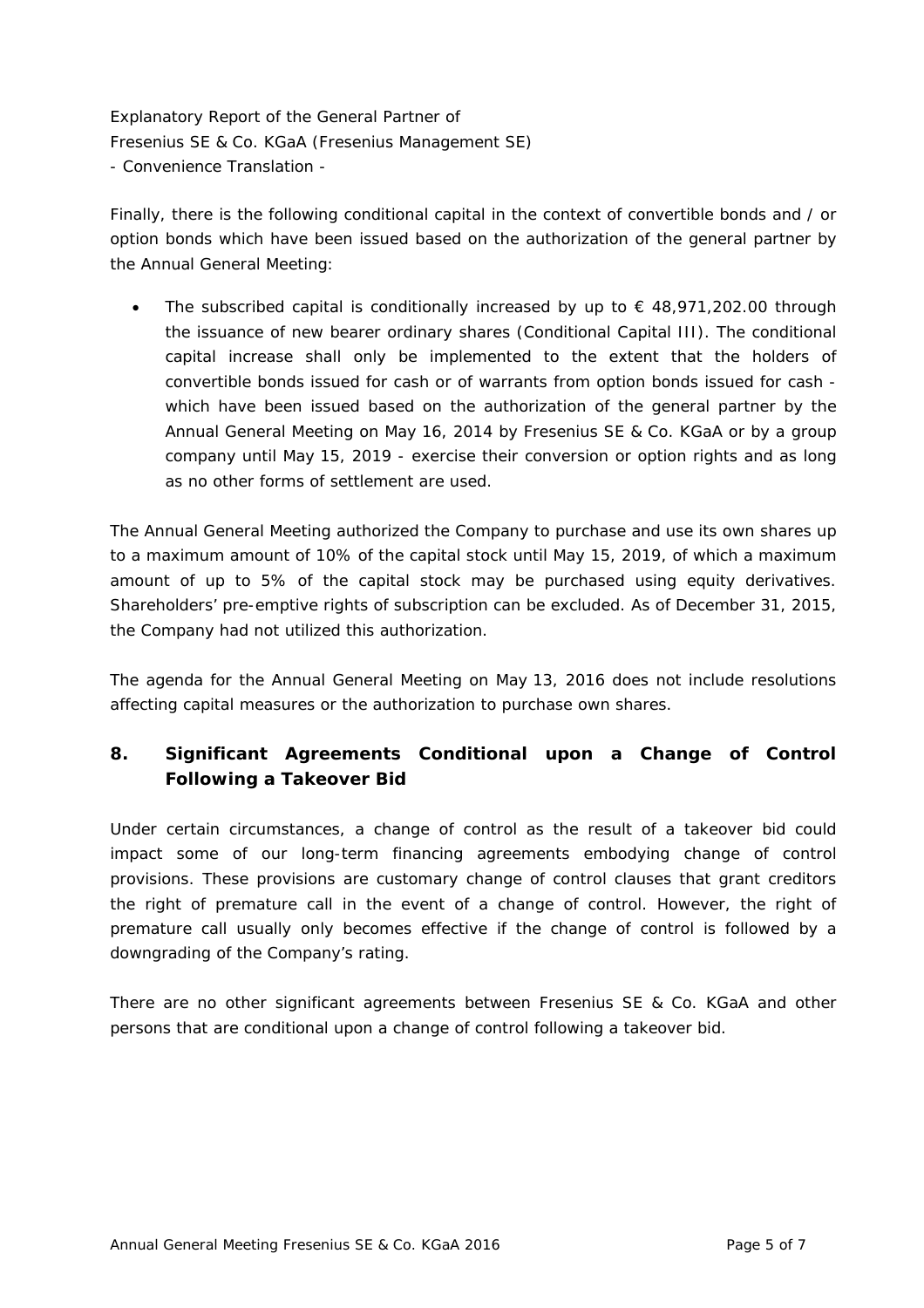# **9. Agreements of the Company concluded with Members of the Management Board of the General Partner or Employees Providing for Compensation in the Event of a Takeover Bid**

The service contracts of the Management Board members of the general partner do not contain any express provisions dealing with a change of control. No compensation in the event of a takeover bid has been agreed on with employees, either.